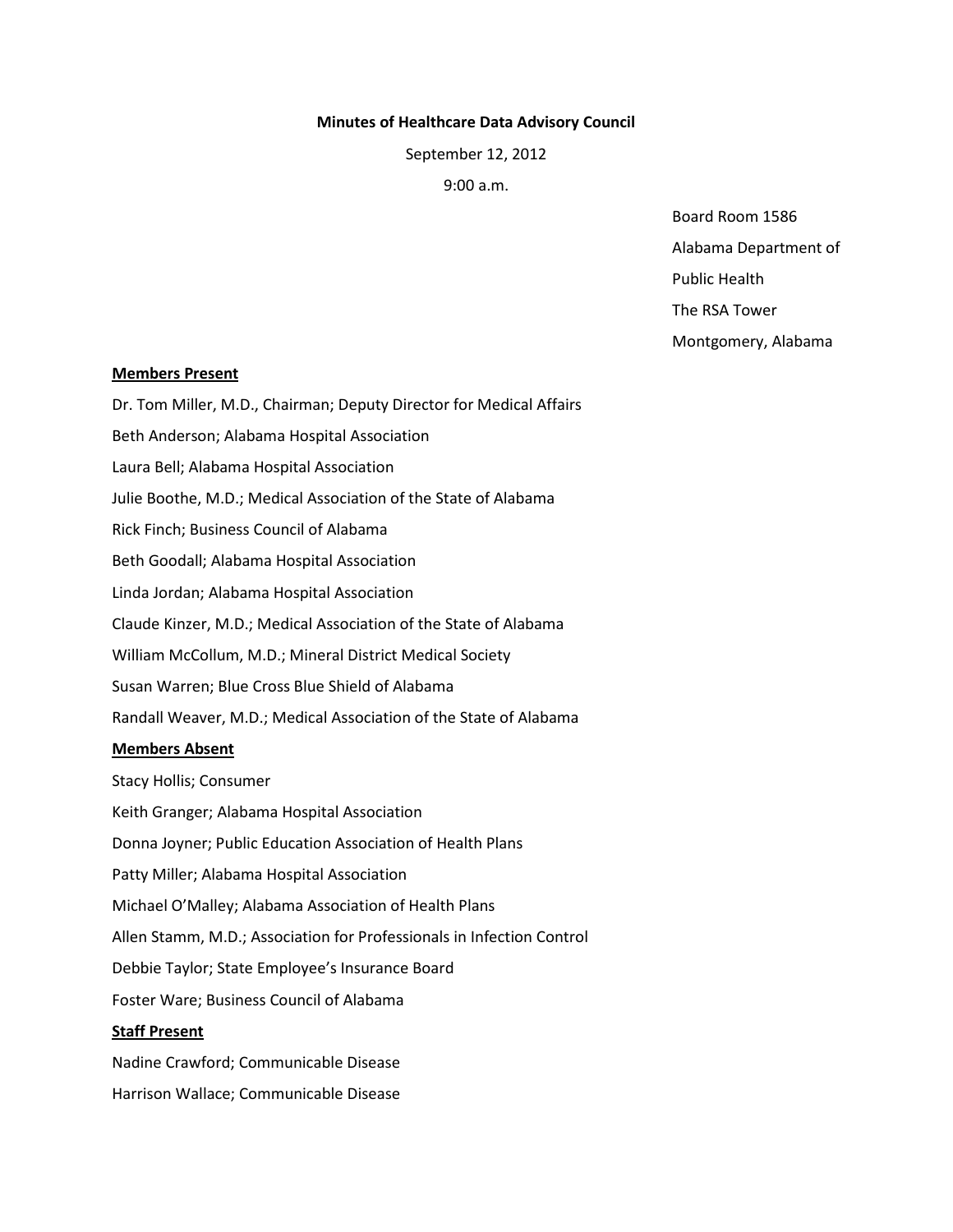Robert Kurtts; Communicable Disease Dagny Magill; Communicable Disease Kelly Stevens; Communicable Disease

## **CALL TO ORDER:**

The Healthcare Data Advisory Council meeting was called to order at 9:03 by Dr. Tom Miller, chairing for Dr. Williamson. Roll call was taken. A quorum was present. Brief introductions of everyone present were given and new appointees were welcomed.

#### **CONSIDERATION OF THE MINUTES (EXHIBIT "A"):**

A motion to approve the minutes from June 20, 2012, was made and seconded; the motion passed unanimously.

## **HAI PROGRAM ACTIVITIES FOR DISCUSSION:**

Comments from reporting facilities on the draft *Healthcare-Associated Infections in Alabama Annual Report, 2011* were presented to the Council for discussion. Discussion was held regarding the confusion of "N/A" when referring to facilities who reported data but data was not a large enough number to report an SIR or a comparison measure. A suggestion to move "N/A" to the first definition on each facility level data page and make it more visible was proposed. A motion to list "N/A" first in the definitions was made and seconded. The motion carried unanimously.

The Council raised concern over the confusion facilities and the public may have over the reporting locations specific to each infection. A motion was made to list location types required to report in the definitions on each page of the facility level data. A second motion was made to update the narrative to mention that the infection surveillance conducted was not intended to include all portions of the hospital. The motions were seconded and passed unanimously.

The Council discussed comments received from facilities who modified their data during the 45 day comment period. ADPH recommended that a new data pull be conducted so that the most accurate results would be reflected in the report. A motion was made for ADPH to conduct a new data pull and update the report to reflect new results. A second motion was made to notify facilities that the data will be updated to reflect changes made within NHSN. A third motion to create a more formalized and stringent process for facilities to follow regarding data updates and requests for new data pulls for each Annual Report was made. All three motions were seconded and passed unanimously.

Rosemary Blackmon discussed the new campaign, "Join Us in the Journey," being conducted by the Alabama Hospital Association (AlaHA). The campaign initiative will involve a website with